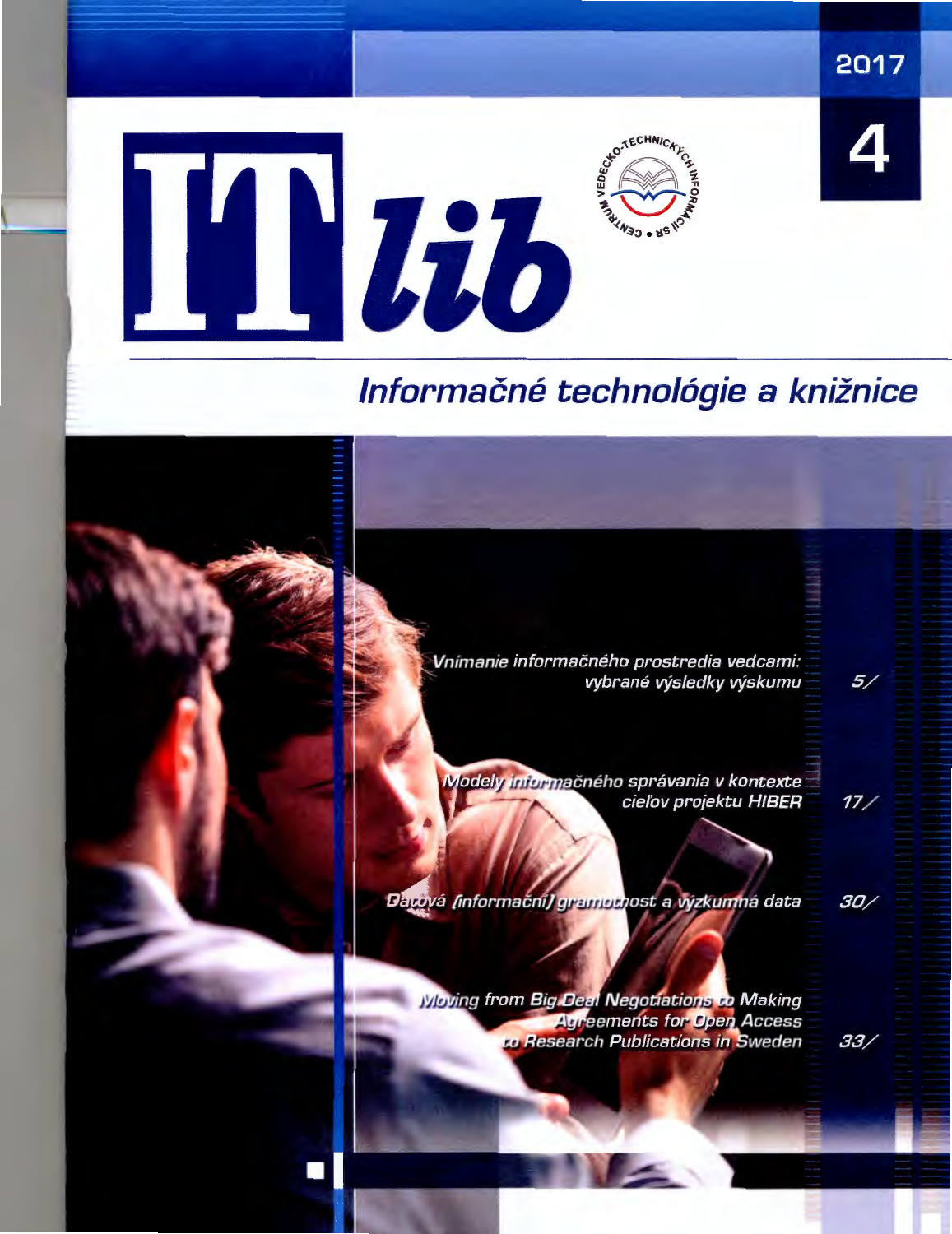## **Impact of Disruptive Technologies on Grey Literature Management**

|  | × |  |
|--|---|--|
|  |   |  |
|  |   |  |

**Analysis of disruptive information technologies (IT) is based on five 2017 reports, issued by several leading international consulting companies with a special interest in researching the impact of IT on business and work environments. Four technologies were identified with a potentially high impact on information and grey literature management. The major disruptors identified are artificial intelligence and machine learning, virtual and augmented reality, internet of things and big data.** 

Information technology has become a driving force for change and innovation of our work processes and the services we offer. It is particularly evident in the way we create, distribute and use information products and services. Management of grey literature is a good example of this. The emerging new digital information environment has the potential to disrupt all aspects of our work and the world around us . In order to meet expectations and benefit from this challenging opportunity, information managers need to be aware of new IT trends, the disruptors they bring and the disruptions they might cause. At the same time, these changes also offer opportunities to improve our work.

## **Grey Literature Defined**

At the 12th International Conference on Grey Literature (GL12), held in Prague in 2010, the most widely currently used definition of grey literature (GL) was drafted. It states that **"Grey literature stands for manifold document types produced on all levels of government, academics, business and industry in print and electronic formats that are protected by intellectual property rights, of sufficient quality to be collected and preserved by library holdings or institutional repositories, but not controlled by commercial publishers, i. e., where publishing is not the primary activity of the producing body"** (Farace, D. and Schöpfel, J., 2010).

An attempt to add an additional twist to the definition of grey literature was a suggestion to look at it from the perspective of traditional publishing, which usually goes through a peer-review process. This revised definition is regarded as: "the diverse **and heterogeneous body of material that is made public outside, and not subject to, traditional academic peer-review processes"** (Adams at al., 2016).

The current concept of GL, as stated in the Prague definition, faces some challenges. The main challenge relates to multiple types of originators; humans and machines, volume and type, and the speed of GL creation. In order to overcome a possibility of the definition becoming obsolete due to its inability to differentiate GL from other types of literature, I have proposed a new definition, which might help meet some of the above-mentioned challenges. Accordingly, **grey literature is any recorded, referable and sustainable data or information resource of current or future value, made publically available without a traditional peer-review process.** 

## **Disruptive Information Technologies**

The term **'disruptive technology'** was coined by Harvard Business School professor Clayton M. Christensen in his 1997 best-selling book - "The Innovator's Dilemma" (Christensen, 1997). There, he separated new technology into two categories: sustaining and disruptive. Sustaining technology relies on incremental improvements to an already established technology, while disruptive technology lacks refinement, often has performance problems because it is new, appeals to a limited audience and may not yet have a proven practical application.

In another words , a disruptive technology displaces an established technology and shakes up the industry, or introduces a ground-breaking product that creates a completely new industry. During the last few decades, information technology played that role by introducing new solutions that shook up the world, especially the world of business. IT continues doing so by introducing newer and newer products and solutions which impact our lives and the way we organize our work and conduct business.

Many leading international consulting companies have a special interest in researching the impact of IT on business and work environments. For this review, five reports created by leading IT consulting companies were selected (Table 1). Although somewhat different in their approach and the way they look at the future, the IT trends identified offer a good starting point to determine major IT influences and potential disruptors that will define the near future.

After looking at the reports, four major potential disruptors of grey literature management were identified. They are:

Artificial intelligence and machine learning

 $\prod$   $\overline{Lib}$ 

Virtual and augmented reality

4/2017

- Internet of things
- Big data

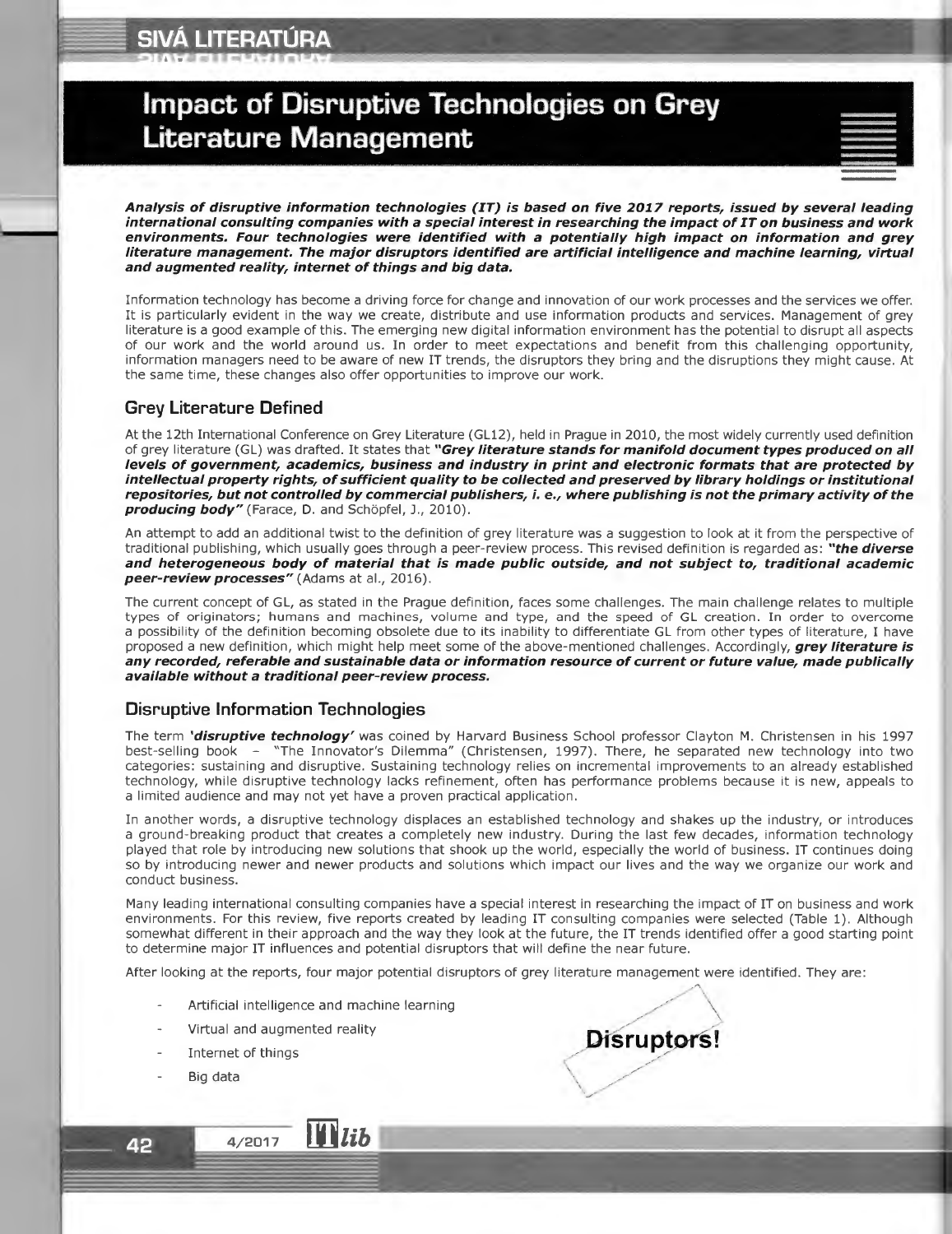| Gartner                                                                                                                                                                                                                                                                                                                                                                                                                                                  | <b>Forbes</b>                                                                                                                                                                                                                                                                                     | <b>Forrester</b>                                                                                                                                                                                                                                                                                                                                                                                                                                                                                                                                                                              | <b>Deloitte</b>                                                                                                                                                                                                                                                                   | <b>Accenture</b>                                                                                                                                                                                                                                |
|----------------------------------------------------------------------------------------------------------------------------------------------------------------------------------------------------------------------------------------------------------------------------------------------------------------------------------------------------------------------------------------------------------------------------------------------------------|---------------------------------------------------------------------------------------------------------------------------------------------------------------------------------------------------------------------------------------------------------------------------------------------------|-----------------------------------------------------------------------------------------------------------------------------------------------------------------------------------------------------------------------------------------------------------------------------------------------------------------------------------------------------------------------------------------------------------------------------------------------------------------------------------------------------------------------------------------------------------------------------------------------|-----------------------------------------------------------------------------------------------------------------------------------------------------------------------------------------------------------------------------------------------------------------------------------|-------------------------------------------------------------------------------------------------------------------------------------------------------------------------------------------------------------------------------------------------|
| 1.AI and advanced<br>machine learning<br>2. Intelligent apps<br>3. Intelligent things<br>4. Virtual and<br>augmented reality<br>5. Digital twin<br>6. Blockchain and<br><b>Distributed Ledgers</b><br>7.Conversational<br>System<br>8. Mesh App and<br><b>Service Architecture</b><br>9. Digital Technology<br>Platforms<br>10. Adaptive Security<br>Architecture<br><b>Gartner's Top 10</b><br><b>Strategic</b><br><b>Technology Trends</b><br>for 2017 | 1. IoT and smart<br>home tech<br>2.AR and VR<br>3. Machine learning<br>4. Automation<br>5.Humanized Big<br>Data. (visual,<br>empathetic,<br>qualitative)<br>6. Physical-Digital<br>Integrations<br>7. Everything On-<br>Demand<br><b>7 Technology</b><br><b>Trends That Will</b><br>Dominate 2017 | <b>Engagement technologies</b><br>1.1oT software and solutions<br>2. Intelligent agents<br>3. Personal identity and data<br>management<br>4. Real-time interaction<br>management<br>5. Augmented and virtual<br>reality<br>Insight technologies<br>1.Al/cognitive<br>2. Customer journey<br>analytics<br>3. Insight platforms<br>4.IoT analytics<br>5. Spatial analytics<br><b>Supporting technologies</b><br>1. Security automation and<br>orchestration<br>2. Containers and container<br>management<br>3. Edge computing<br>4. Cloud native application<br>platforms<br>5. Hybrid wireless | 1. IT unbounded<br>2. Dark analytics<br>3. Machine intelligence<br>4. Mixed reality<br>5. Inevitable<br>architecture<br>6. Everything as a<br>service<br>7 Blockchain: Trust<br>economy<br>8. Exponentials watch<br>list<br>Tech Trends 2017:<br><b>The kinetic</b><br>enterprise | 1.AI is the new UI<br>2. Ecosystems power<br>play<br>3. Workforce<br>marketplace<br>4. Design for humans<br>5. The uncharted<br><b>Technology Vision</b><br>2017 - Technology<br>for People: The Era<br>of the Intelligent<br><b>Enterprise</b> |

**The Top Technology Trends To Watch: 2017 To 2021** 

Artificial intelligence (AI) and machine learning applications are systems that can think and act rationally, almost like humans. They are usually very costly and complex to develop maintain and deploy. Their power comes from a combination of many technologies and techniques, such as deep learning, neural networks, and natural-language processing (NLP). Initially they appeared as rule-based or expert systems, but today's algorithms can understand, learn, predict, adapt and potentially operate autonomously. They are often built into physical devices (e. g., robots, cars, consumer electronics, and security systems); into apps and services (e.g., virtual personal assistants, smart advisors, voice recognition, computer vision, translation, and finance). Applied in the area of information and knowledge management they become a powerful help in processing, organizing and disseminating data and information.

Table 1 2017 Information technology trends

## **Virtual and Augmented Reality**

**Artificial Intelligence and Machine Learning** 

Virtual reality (VR) systems take us out of our reality and bring us to some other place, while augmented reality (AR) takes our current reality and adds something to it. A simple way to understand the difference between VR and AR is to compare scuba diving to the aquarium. For example, VR can bring us to a construction site where we can walk in any direction and see every detail, while AR could be helpful for a client who can't visualize something. The idea is that a designer, an architect and a homeowner could sit around a table and look at the same 3D model on the table instead of a 2D plan. The power and the danger of this type of technology lies in the fact that the human mind is not able to tell the difference between computer-generated images and the real world. This technology offers many possibilities for developing applications for the military, medicine, science, manufacturing, real estate, fashion, navigation, sightseeing, advertising and promotion, and games like Pokémon Go.

AR's ability to enhance what already exists is what makes it an excellent fit for document repositories, libraries, museums and similar institutions.

 $\mathbf{H}$ lib

 $4/2017$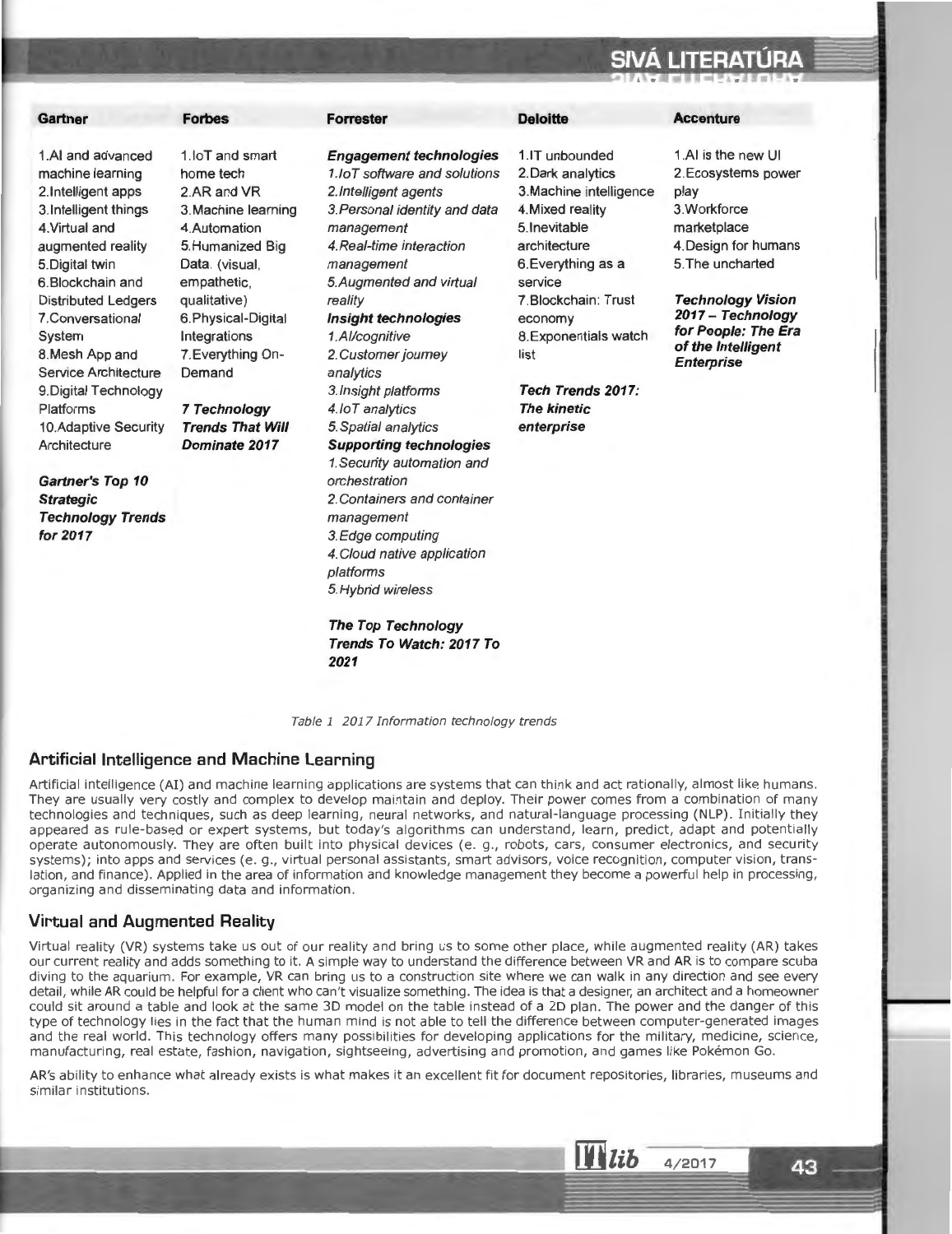# == **SIVA LITERATURA**

<sup>~</sup> , and the second control of the second control of the second control of the second control of the second control of  $\mathcal{C}$ 

## **Internet of Things**

The Internet of Things (IoT) is a system of interrelated computing devices, mechanical and digital machines, objects, animals or people that are provided with unique identifiers and the ability to transfer data over a network without requiring humanto-human or human-to-computer interaction. IoT systems require an object, often referred to as a 'thing', a unique identifier (IP), Wi-Fi , sensors, and electronic circuits for control. A 'thing' can be goods , objects, machines, appliances, buildings, vehicles, animals, people, plants, or even soil. Some examples include a person with a heart monitor implant, a farm animal with a biochip transponder, cars with built-in sensors to alert the driver when tire pressure is low, supply monitors, search and location, city management, controllers for electricity use, game immersion, etc. Something to keep in mind is that data creation and capture is moved from people to computers. Some of the challenges with IoT include its huge complexity and non-existent privacy.

## **Big data**

There is wide spread and growing interest in 'Big Data .' This popular term is often used to describe the huge growth and availability of both structured and unstructured data. Generally, five V's are highlighted when talking about big data - Volume, Variety, Veracity, Velocity and Value.

# **The 5 Vs of Big Data**

## **VOLUME VARIETY VERACITY**

- 
- 
- 
- 

- Terabytes Structured Trustworthiness
- Records Unstructured Authenticity
- Transactions Multi-factor Availability
	- Accountability

## **VELOCITY VALUE**

- 
- 
- 
- 

- Batch Statistical
- **Real-time •** Events
- Processes Hypothetical
- Streams Correlations



Currently, we are facing an exponential growth in the volume of data . Virtually all devices are now generating data in some way, shape, or form . **A** modern car has over 100 sensors built in. This translates into approximately 11 billion sensors used just in cars around the world. Think of the volume of data being generated by your TV cable subscription today versus just 20 years ago.

With big data, there are problems with collection, privacy, security, long-term preservation, technical and financial sustainability, standardization and future usability.

### **Impact on Grey Literature Management**

The impact of the four disruptors mentioned above is already being felt across the wider information management sector, and it will continue to be of major concern, bringing many challenges and requiring well-planned, well-established, and wellfinanced actions . As a part of general information management, grey literature will be impacted by these technologies.

Based on the above brief summary of disruptors, four different groups of trends and impacts dealing with various aspects of grey literature management are identified. They are: